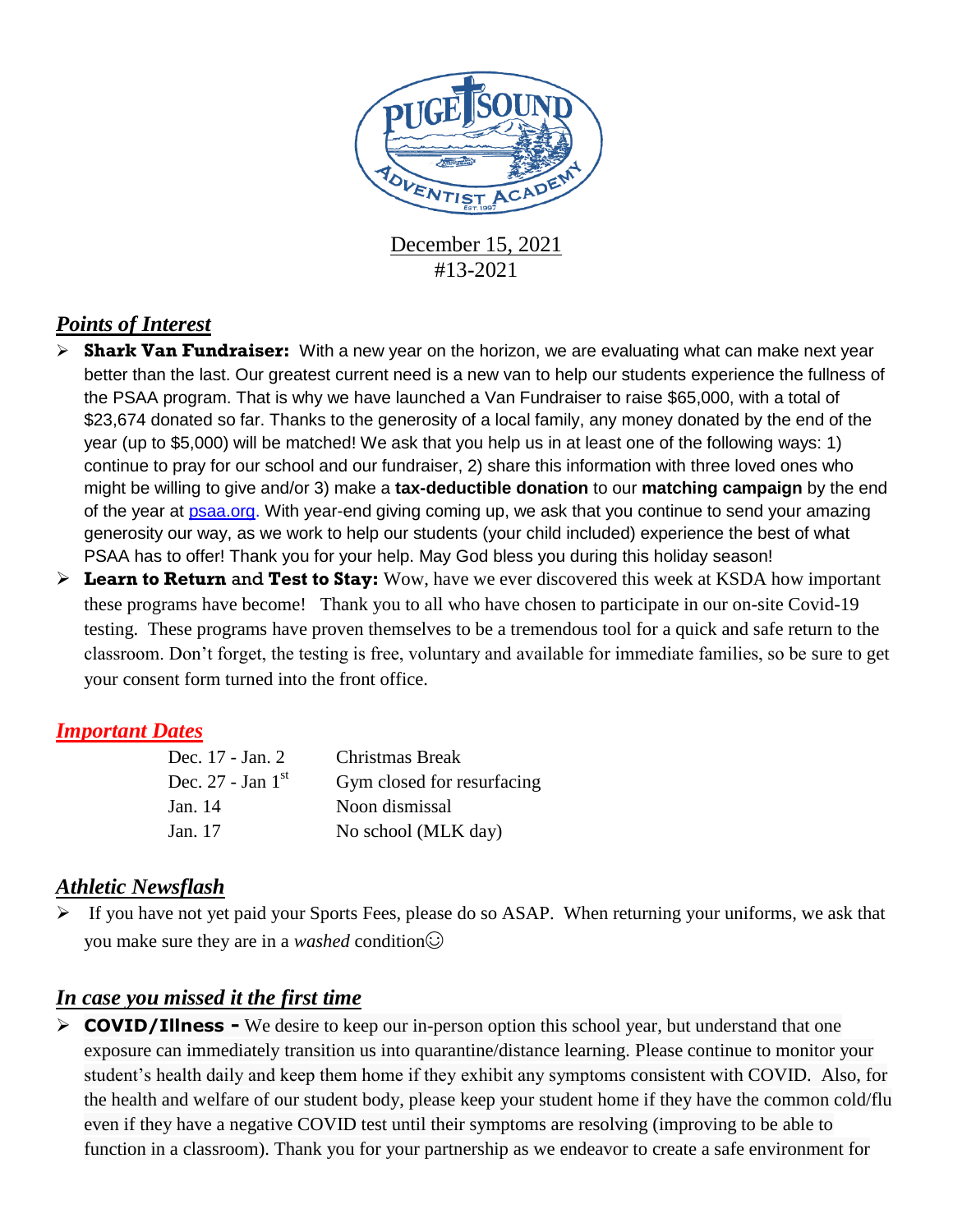your children to learn. If you have any questions with a potential illness, please do not hesitate to reach out to us. Our front office number is [425-822-7554.](tel:425-822-7554) **(see page 3 for our illness flowchart)**

- **Prearranged Absence** Please let your teacher know in advance if your student will be missing time due to family event (wedding, funeral, vacation, etc.). We ask for a 3-day advance notice. This will allow teachers time to gather any work and supplies to send home to help keep your student up to date with their school work. We understand that emergencies arise and will work with families during times of crisis.
- **Spring 2023 Italy Tour:**  $7<sup>th</sup> \& 8<sup>th</sup> Graders- To sign up for the Italy Tour you will need the following$ information: First, go to eftours.com, then type in the following:

Name: Howard Munson Tour Name: Belle Italia Tour Number: 2485412WT If you have questions, call Mr. Munson at 425-273-0364 or email [hmunson@psaa.org](mailto:hmunson@psaa.org)  eftours 800-665-5364.

 **Shark Store** –We have partnered with Winners Sportswear, a local Bellevue business, to provide this great opportunity. Best of all, you can order throughout the year and pick up your items locally. Both KSDA & PSAA items are available. Once you choose the item you want, you can choose if you want a KSDA, PSAA or Shark logo. Happy shopping! [https://winnerssportswear.com/product-category/shop](https://winnerssportswear.com/product-category/shop-spiritwear/puget-sound-adventist-academy-ksda/)[spiritwear/puget-sound-adventist-academy-ksda/](https://winnerssportswear.com/product-category/shop-spiritwear/puget-sound-adventist-academy-ksda/)



Look at the Candy Cane, what do you see? Stripes that are red like the blood shed for me. White is for my Savior who's sinless and pure! "J" is for Jesus my Lord, that's for sure! Turn it around and a staff you will see. Jesus my Shepherd was born for me!

# Peppermint Bark

Ingredients: 1 package of almond bark 2 large candy cane sticks (3.5 oz) 2 teaspoons of peppermint flavoring

Instructions: Crush candy cane into small/fine pieces and set aside.

Prepare cookie sheet with wax paper.

Separate almond bark squares and place in glass bowl. Cook for 2 minutes in microwave. Stir and then cook for 30 seconds to 1 minute more, just until almond bark is melted and smooth.

Pour crushed candy cane and peppermint flavoring into melted almond bark, mixing until well blended.

Spread evenly on to cookie sheet.

Refrigerate for 5 minutes and then break apart into bite size pieces.

Share & Enjoy!